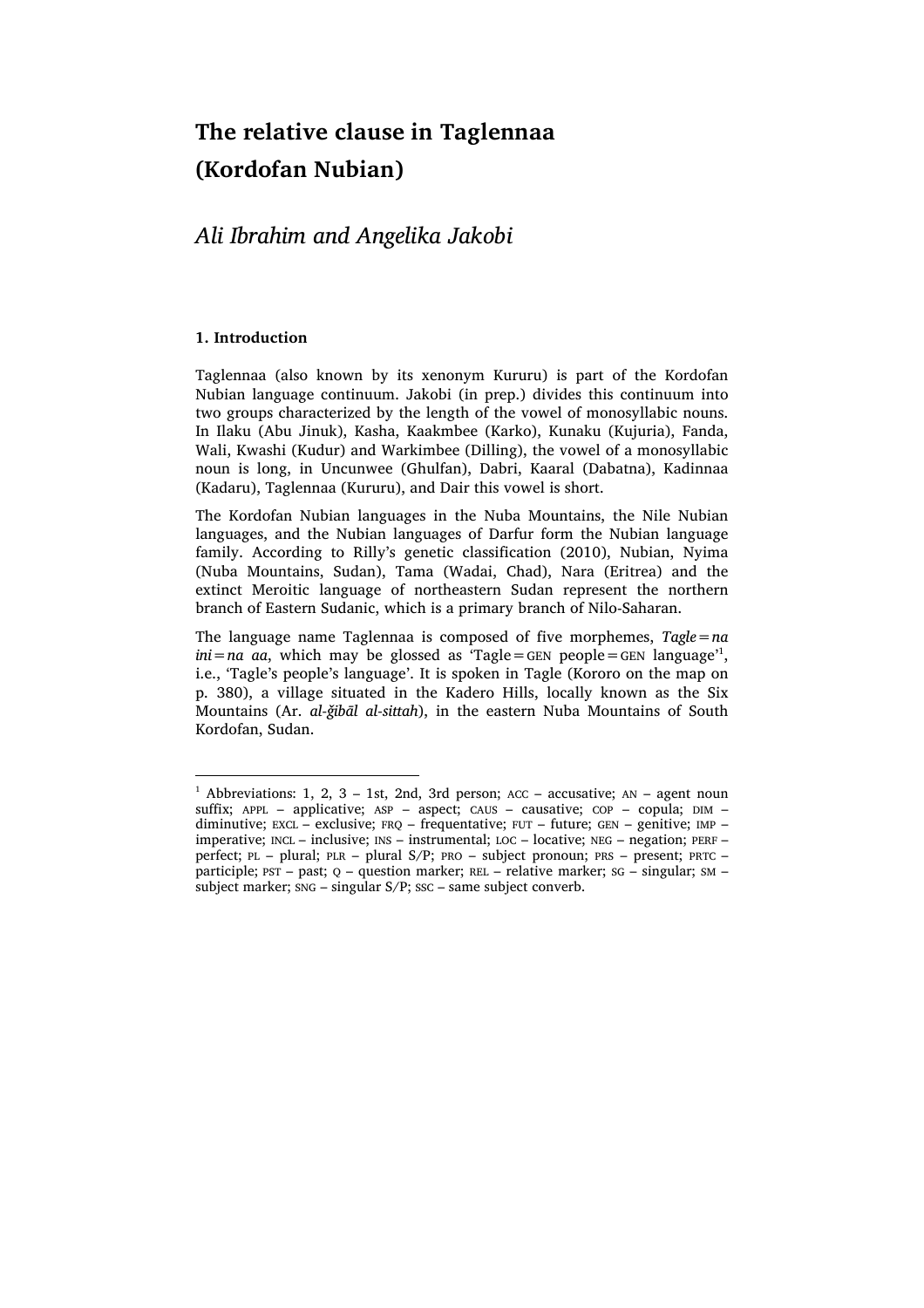Taglennaa is characterized by the following typological features. Its basic constituent order is Subject–Verb in intransitive clauses and Subject–Object– Verb in transitive clauses. The subject constituent is unmarked regardless of transitivity, the semantic-syntactic roles of other constituents are indicated by clitic case markers: *=gi* marks the object (glossed ACC), *=na* the Genitive (GEN),  $=r$  the Locative (LOC), and  $=k$ <sup>2</sup> the Instrument (INS) (for other functions of *kɔ* see section 5). Moreover, the subject is cross-referenced by person suffixes on the verb where they often fuse with the TAM morphemes.

The number (singular/plural) of arguments is often referenced by morphemes extending the verb root or by selecting suppletive roots (glossed SNG and PLR). With intransitive verbs, SNG/PLR refers to the number of the syntactic subject, with transitive verbs reference is to the object.

Using the labels S (subject of intransitive verb), A (subject of transitive verb) and P (object) one might say that Taglennaa aligns S with A with respect to nominal case marking, and S with P as regards marking the number value of core arguments on the verb.<sup>2</sup>

In view of the fact that grammatical relations are morphologically marked on the verb and on the nominal constituent, Taglennaa is both head-marking and dependent-marking on the clause level.<sup>3</sup>

Most data for this paper were provided by the first author of this paper (AI). Additional data were contributed by the first author's brother Gumma Ibrahim Gulfan and Al-Kheir Yaguub Haggaar, all of them mother-tongue speakers of Taglennaa. Cooperation between the two authors took place in Khartoum in 2011 and was continued later by email. The data are not tonemarked and the role of tone in relativization is as yet unknown.

Typological studies such as Dryer's "Order of relative clause and noun" (2011) and Comrie & Kuteva's (2011) description of relativization strategies show that there are two basic types of relative constructions, one where the relative clause follows the head noun and another one where the relative clause precedes the head noun. Languages employ different morphosyntactic devices to differentiate between the various syntactic-semantic roles of the head noun in the relative clause. According to Keenan & Comrie's Accessibility Hierarchy (1977), relativization strategies for core constituents (i.e. subject and object noun phrases) may differ from the ones employed for peripheral constituents. Core constituents are more easily accessible than peripheral constituents.

 $2$  The labels S, A and P are adopted from Comrie (2011).

<sup>3</sup> For 'head-marking' and 'dependent-marking' see Nichols (1986).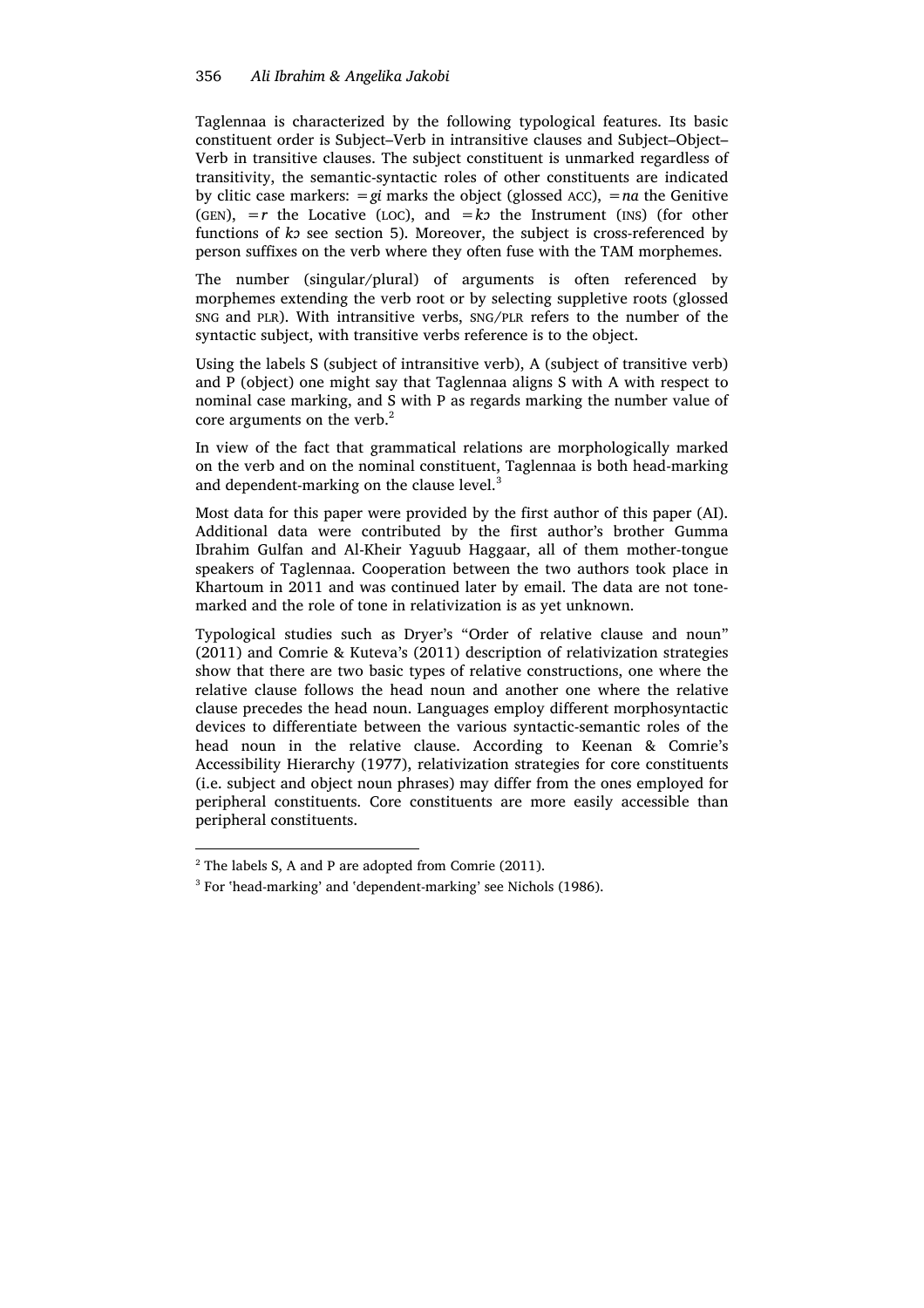This is the first study of relative constructions in Taglennaa. Special attention is given to the linear order of the head noun and the relative clause and to the morphosyntactic means by which Taglennaa differentiates between the syntactic-semantic roles of the head noun in the relative clause.

The paper is arranged as follows. Section 2 briefly deals with the morphophonemic changes triggered by the relative marker *-r*. Section 3 is concerned with the relativization of core constituents. The relativization of Beneficiaries and various peripheral constituents is considered in sections 4, 5, and 6. Section 7 summarizes the findings of this paper.

# **2. Morphophonemic changes triggered by** *-r*

The relative clause marker *-r* is a suffix attached to the verb which occupies the final position in the relative clause and is fully inflected (rather than being a non-finite verb or participle).

A sequence of two distinct consonants turns into a geminate by anticipatory assimilation. This applies also to the relative marker  $-r$ , e.g.,  $-r=gi \rightarrow ggi$ (ACC),  $-r=na \rightarrow nna$  (GEN). Apart from these phonological changes,  $-r$  triggers several morphophonemic changes.

(i) Verb roots ending in *r* such as *jɪr-* 'lie (SNG)', *jɛr-* 'lie (PLR)', *ŋɛr-* 'cut', *ir-* 'give birth' delete the nasal of the 3rd person suffix of the Present tense *-ʊn* when the relative marker *-r* attaches to that form*.* The inflectional suffix and the relative marker are assumed to fuse with the root, e.g.  $j\pi$ - $\sigma$ *r*  $\rightarrow$   $j\pi$ ,  $j$ *er-vn-r*  $\rightarrow$  *jer*, *ner-vn-r*  $\rightarrow$  *ner*, *ir-un-r*  $\rightarrow$  *ir.* This rule does not appear to be obligatory. At least in case of *ŋɛr-* 'cut' and *ir-* 'give birth', there are alternative 3rd person Present tense forms, *ŋɛr-ʊ-r* and *ir-u-r.*

(ii) In another group of verb roots ending in *r* such as *bɪr-* 'circumcise', *bir-* 'revolve', *ɛr- 'fear', kir-* 'strangle', *ter-* 'change', *tɪr-* 'sow'*, ur-* 'kill (SNG)' the fusion of the root with the 3SG/3PL marker of the Present tense *-ʊn* and with the relative marker *-r* results in a form with a short vowel (and an extra-high tone, whereas the corresponding verb forms in paragraph (i) above have a high tone), e.g. *bx*<sup>*-*</sup>*vn-r*  $\rightarrow$  *bx*<sup>*r*</sup>, *bir-un-r*  $\rightarrow$  *bir*, *kir-un-r*  $\rightarrow$  *kir*, *ter-un-r*  $\rightarrow$  *ter.* 

(iii) If the finite verb form ends in the velar nasal *ŋ*, the relative marker is deleted, as attested in the 2SG and 2PL forms: *kuɲ-ir-oŋ-r → kuɲ-ir-oŋ* and  $kup$ *-ir-un-r*  $\rightarrow$   $kup$ *-ir-un*. If the finite verb form ends in the alveolar nasal *n*, the relative marker triggers the deletion of that nasal, as attested in the 3SG and 3PL forms,  $kup$ *-un-r*  $\rightarrow$   $kup$ *-u-r*.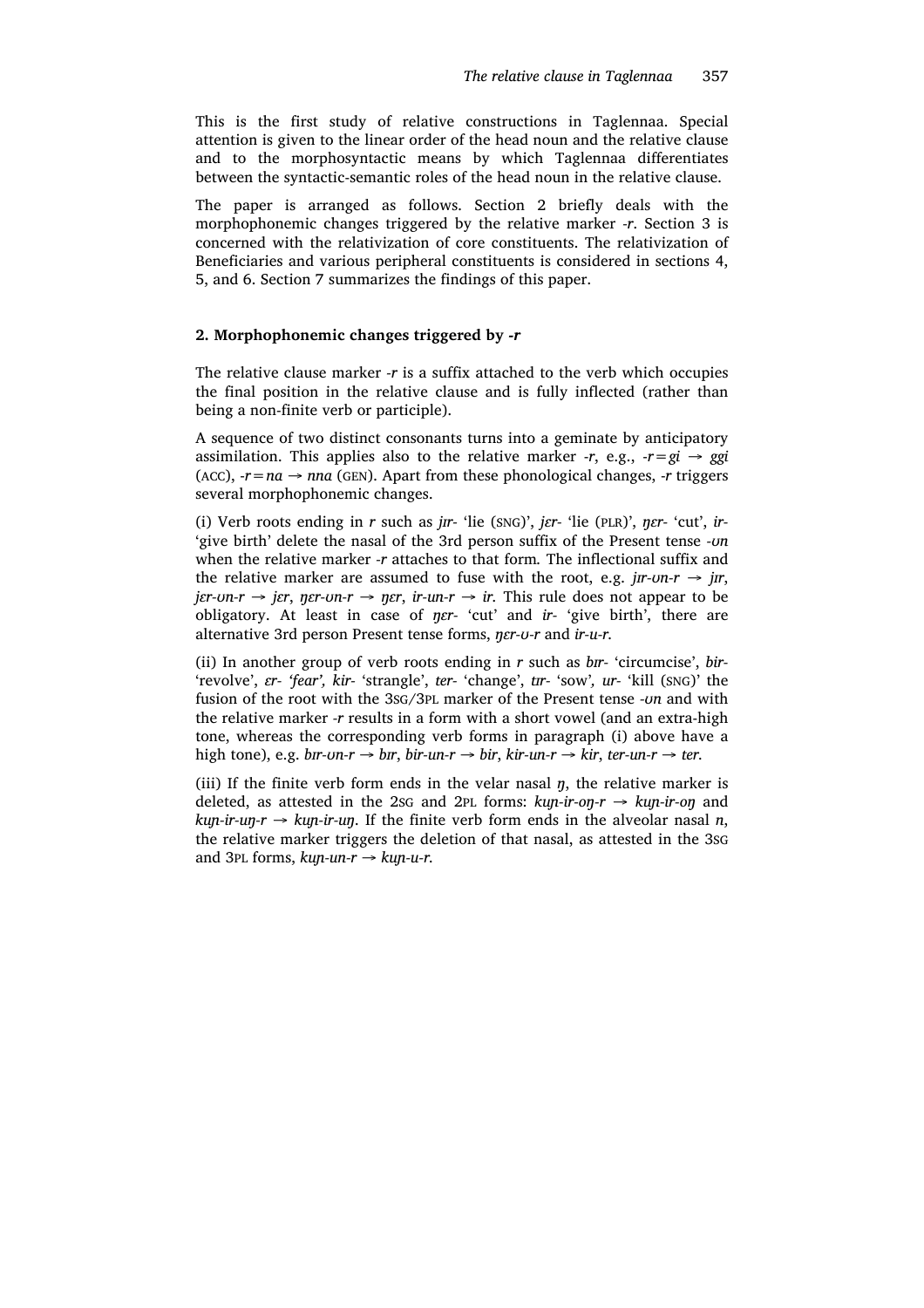If the finite verb of the relative clause ends in a vowel, the relative marker simply attaches to that verb form, as attested in the 1SG and 1PL forms of the Present tense, *kuɲ-ire-r* and *kuɲ-iro-r*.

Apart from the changes triggered by *-r*, the verb in the relative clause does not differ from the verb in the main clause. Even the neutralisation of 3SG, 3PL and 1PL INCL verb forms, which occur in the Present (Table 1) and Future (Table 3), are mirrored by the corresponding relativized forms.

| 1sg                       | id                                                         | tI  | <b>IVI</b> | kun-irer           | $(<$ kun-ire-r)  | ak-on            |
|---------------------------|------------------------------------------------------------|-----|------------|--------------------|------------------|------------------|
| 2s <sub>G</sub>           | id                                                         | tI  | <b>ar</b>  | kun-iron           | $(<$ kun-iron-r) | ak-on            |
| 3 <sub>SG</sub>           | id                                                         | tI  | tI         | kun-ur             | $(<$ kun-un-r)   | ak-on            |
| 1PL EXCL                  | id                                                         | tI  | ayi        | kun-iror           | $(<$ kun-iro-r)  | ak-on            |
| 1 PL INCL                 | id                                                         | tI  | ini        | kun-iror           | $(<$ kun-iro-r)  | $ak$ - $\iota$ m |
| $\widetilde{\phantom{m}}$ | id                                                         | $1$ | ini        | kun-ur             | $(<$ kun-un-r)   | ak-on            |
| 2PL                       | id                                                         | $1$ | uyi        | kun-irun           | $(<$ kun-irun-r) | ak-on            |
| 3 <sub>PL</sub>           | id                                                         | tI  | tI         | kun-ur             | $(<$ kun-un-r)   | ak-on            |
|                           | person that                                                |     | <b>PRO</b> | look.at-PRS.SM.REL |                  | sit-PRS.3        |
|                           | the person at whom I am (you are, etc.) looking is sitting |     |            |                    |                  |                  |

*Table 1.* Morphophonemic changes in Present tense forms

|  |  | Table 2. Morphophonemic changes in Past tense forms |  |  |
|--|--|-----------------------------------------------------|--|--|
|--|--|-----------------------------------------------------|--|--|

| $1_{SG}$                  | id                                                 | tI  | IΜ  | kun-er                    | $(<$ kun-e-r)     | ak-on     |
|---------------------------|----------------------------------------------------|-----|-----|---------------------------|-------------------|-----------|
| 2s <sub>G</sub>           | id                                                 | tI  | ar  | kun-on                    | $(<$ kun-on-r)    | ak-on     |
| 3sg                       | id                                                 | tI  | tI  | kun-umir                  | $(<$ kun-umi-n-r) | ak-un     |
| 1 PL EXCL                 | id                                                 | tI  | avi | kun-or                    | $(<$ kun-o-r)     | ak-on     |
| 1PL INCL                  | id                                                 | $1$ | ini | kun-or                    | $(<$ kun-o-r)     | ak-on     |
| $\widetilde{\phantom{m}}$ | id                                                 | $1$ | ini | kun-amir                  | $(<$ kun-ami-n-r) | ak-on     |
| 2PL                       | id                                                 | $1$ | uvi | $k$ <i>un</i> - <i>un</i> | $(<$ kun-un-r)    | ak-on     |
| 3PL                       | id                                                 | $1$ | tI  | kun-amir                  | $(<$ kun-ami-n-r) | ak-on     |
|                           | person that                                        |     |     | PRO look.at-PST.SM.REL    |                   | sit-PRS.3 |
|                           | the person at whom I (you, etc.) looked is sitting |     |     |                           |                   |           |

*Table 3.* Morphophonemic changes in Future tense forms

| 1sg             | id | tI | <b>IVI</b> | kun-ifa-rer (< kun-ifa-re-r)                      | ak-on |  |
|-----------------|----|----|------------|---------------------------------------------------|-------|--|
| 2sG             | id | tI | <i>ar</i>  | $kup$ -ifa-ron $(<$ $kup$ -ifa-ron-r)             | ak-on |  |
| 3 <sub>SG</sub> | id | tI | tI         | $kup$ -ifa-ar $(<$ $kup$ -ifa-an-r)               | ak-on |  |
| $\sim$          | id | U  | ini        | $kup$ -ifa- $\eta$ ur (< $kup$ -ifa- $\eta$ un-r) | ak-on |  |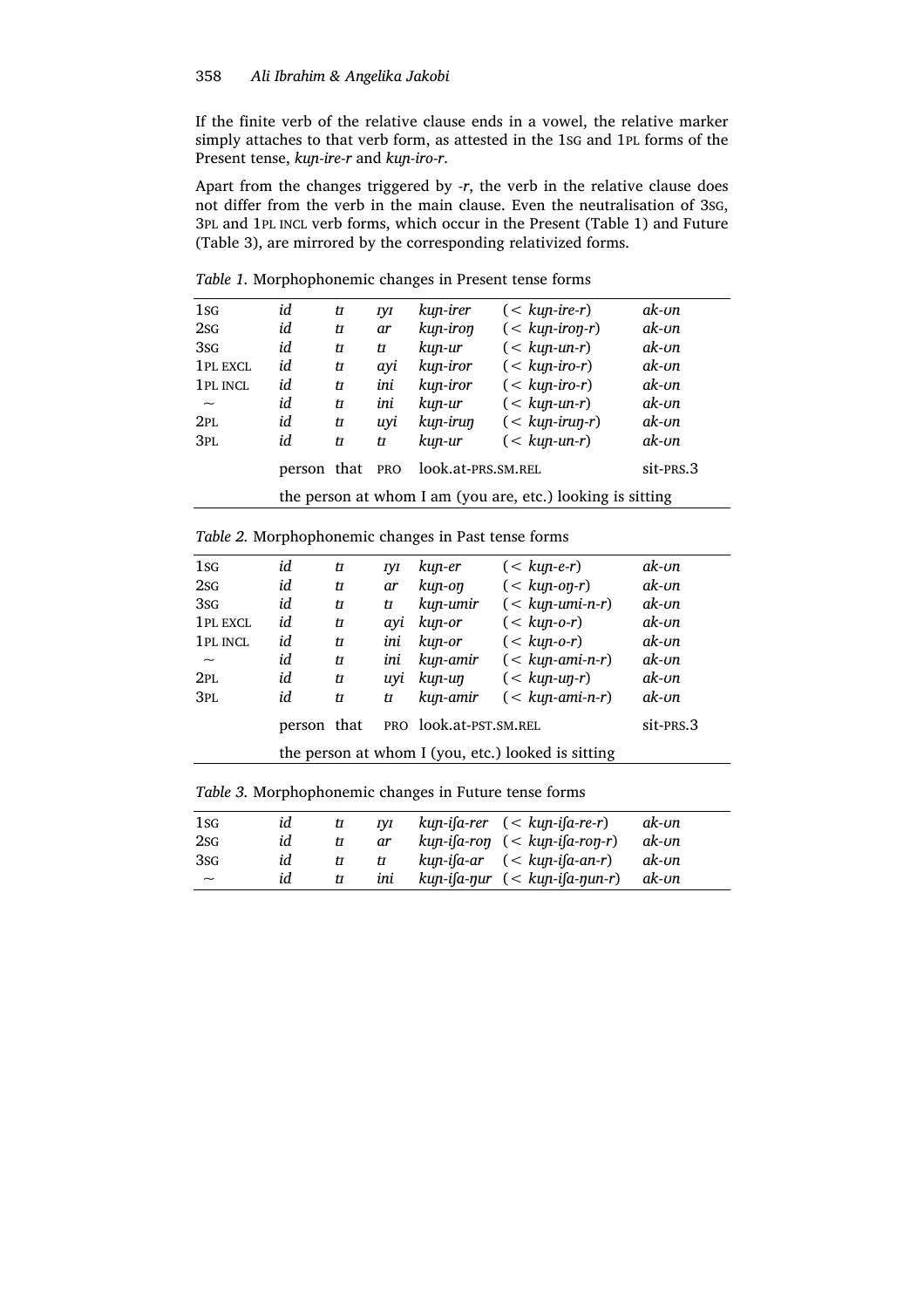| 1 PL EXCL                 | id                                        | tI | avi |                    | $kup$ -ifa-ror $( kun-ifa-ro-r)$                  | ak-on            |
|---------------------------|-------------------------------------------|----|-----|--------------------|---------------------------------------------------|------------------|
| 1PL INCL                  | id                                        | tI | ini |                    | $kup$ -ifa-ror $(kun$ -ifa-ro-r)                  | ak-vn            |
| $\widetilde{\phantom{m}}$ | id                                        | tI | ini |                    | $kup$ -ifa-ar $(kun$ -ifa-an-r)                   | $ak$ - $\iota$ m |
| $\widetilde{\phantom{m}}$ | id                                        | tI | ini |                    | $kup$ -ifa- $\eta$ ur (< $kup$ -ifa- $\eta$ un-r) | ak-on            |
| 2PL                       | id                                        | tI | uvi |                    | $kup$ -ifa-run $(<$ $kup$ -ifa-run-r)             | ak-on            |
| 3 <sub>PL</sub>           | id                                        | tI | $1$ |                    | $kup$ -ifa-ar $(kun$ -ifa-an-r)                   | ak-on            |
| $\sim$                    | id                                        | tτ | tI  |                    | $kup$ -ifa- $\eta$ ur (< $kup$ -ifa- $\eta$ un-r) | ak-on            |
|                           | person that PRO                           |    |     | look.at-fut-SM.REL |                                                   | sit-PRS.3        |
|                           | the person at whom I will look is sitting |    |     |                    |                                                   |                  |

Two alternative forms exist for 1PL INCL in the Present and Past tenses, three in the Future tense. In the Future tense, there are also alternative forms for 3SG and 3PL. In the Past tense, the distinction between 1PL INCL and 3PL is neutralized; in Table 2 these forms are realized as *kuɲamin* in the main clause and as *kuɲamir* in the relative clause.

#### **3. Relativization of core arguments**

In this section, examples are provided illustrating the formation of relative clauses (enclosed in square brackets) by simply suffixing the relative marker *-r* to the finite verb of the relative clause*.* This strategy is attested by all kinds of subjects and objects, including the Recipient "indirect object" of the verb *ʈi-* 'give', see examples (10) and (11).

The examples offer several insights. (i) The head noun generally precedes the relative clause but there is also one example attesting the head noun following the relative clause, see (30a,b). (ii) The head is outside the relative clause. (iii) The relative clause does not require a pronominal element expressing the syntactic-semantic role of the head noun. That is, there are no relative pronouns such as English *who*, *which*, *whom*. (iv) The syntactic role of the head noun in the main clause is expressed by the presence or absence of case markers attached to the relative clause.

In (1), the head noun *tɪɪ* is the unmarked subject of the main clause, and it is taken up as the subject of the relative clause.

(1)  $tr$  [keer = ur *jer*] *pnna-ni* cow [cattle.pen=LOC lie.PLR.PRS.3PL.REL] mine-COP.3 The cows which lie in the cattle pen are mine.

In (2), the head noun *tɪɪ* is the object of the main clause; its object status is marked by the ACC clitic  $=$ g*i* which follows the relative clause. Within the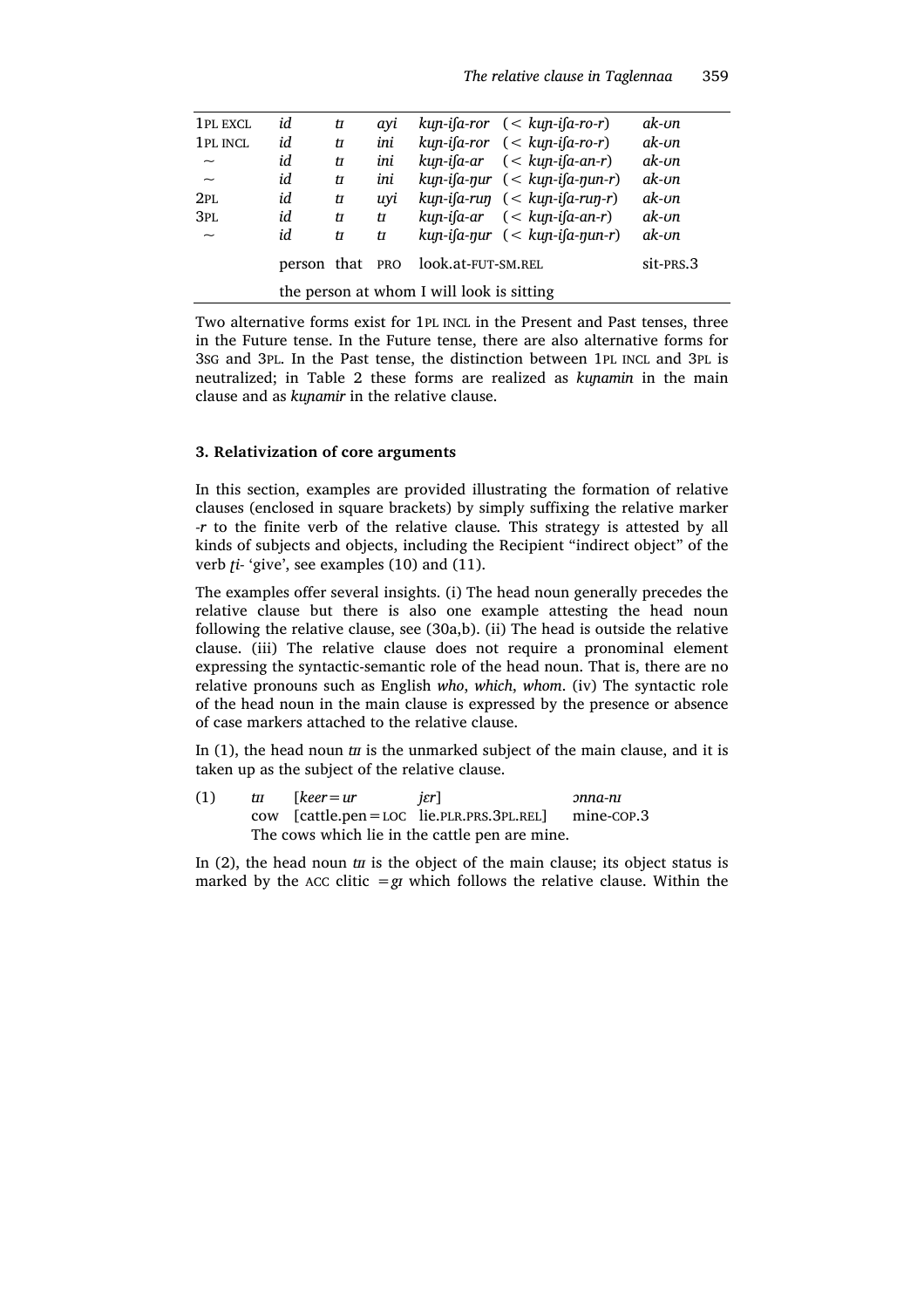relative clause, *tɪɪ* functions as subject. Since subjects are always indexed by a person suffix on the verb, the presence of the subject pronoun in the main clause is optional.

(2)  $(ryt)$   $tr = r$   $j\varepsilon g$ ]  $=gt$   $kup-e-fa-re$  $(1sG)$  cow [stable = LOC lie. PLR.PRS.  $3PL$ .REL] = ACC look. at-PLR-FUT-1SG I will look at the cows which lie in the stable.

In (3) the head noun *ɪdʊ* is the subject of the main clause, which is taken up as the subject of a transitive relative clause. The object of the relative clause hosts the ACC case marker.

(3) *ɪdʊ* [*katʊ=gɪ ʃʊm-mɪ-r*] *bar-bol-mi-n* woman [field=ACC weed-PST.3SG-REL] tire-ASP.SNG-PST-3SG The woman who weeded the field has become tired.

The sentences in (4) show the word order in the main clause with a lexical subject and a lexical object that is qualified by a relative clause. Example (4a) represents the unmarked order which is Subject – Object [relative clause] – Verb. In (4b) the main clause object together with its relative clause precedes the subject. This deviation from the unmarked SOV order puts the object constituent in focus. Separation of the head noun from the relative clause as in (4c) is not admitted, unless the whole main clause precedes the relative clause, as illustrated in (5).

|  | (4) a. <i>Ali 1du</i><br>Ali | [ $katu = gi$<br>woman $[field = ACC]$                    | $[om-mu-g]= gI$<br>$weed$ -PST.3SG-REL] = ACC greet-PST-3SG      |  | $on$ $\uparrow$ n $\uparrow$ n $\uparrow$ |  |
|--|------------------------------|-----------------------------------------------------------|------------------------------------------------------------------|--|-------------------------------------------|--|
|  |                              | b. $\text{Id}$ <i>u</i> $[katu = gi \quad [vm-m-gl] = gi$ | woman [field = $ACC$ weed-PST.3sG-REL] = $ACC$ Ali greet-PST-3sG |  | Ali ontin-ni-n                            |  |
|  |                              | c. * $\frac{1}{d}$ du-gr Ali [katu = gr [um-mi-g] = gr    | woman Ali [field = $ACC$ weed-PST.3sG-REL] = $ACC$ greet-PST-3sG |  | ontin-ni-n                                |  |

Ali greeted the woman who weeded the field.

In (5), the relative clause is separated from its head noun and follows after the main clause; the head noun *ɪlɪ* is case-marked as the object of the main clause and the postposed relative clause is also case-marked.

(5)  $\hat{A}$ *li*  $\hat{I}l = g\hat{I}$  on  $\hat{I}$ *ig-e-mi-n* Ali woman.PL=ACC greet-PLR-PST-3SG  $[katu = gi \quad for-am-g] = gi$  $[field = ACC \text{weed-PST}.3PL-REL] = ACC$ 

Ali greeted the women who weeded the field.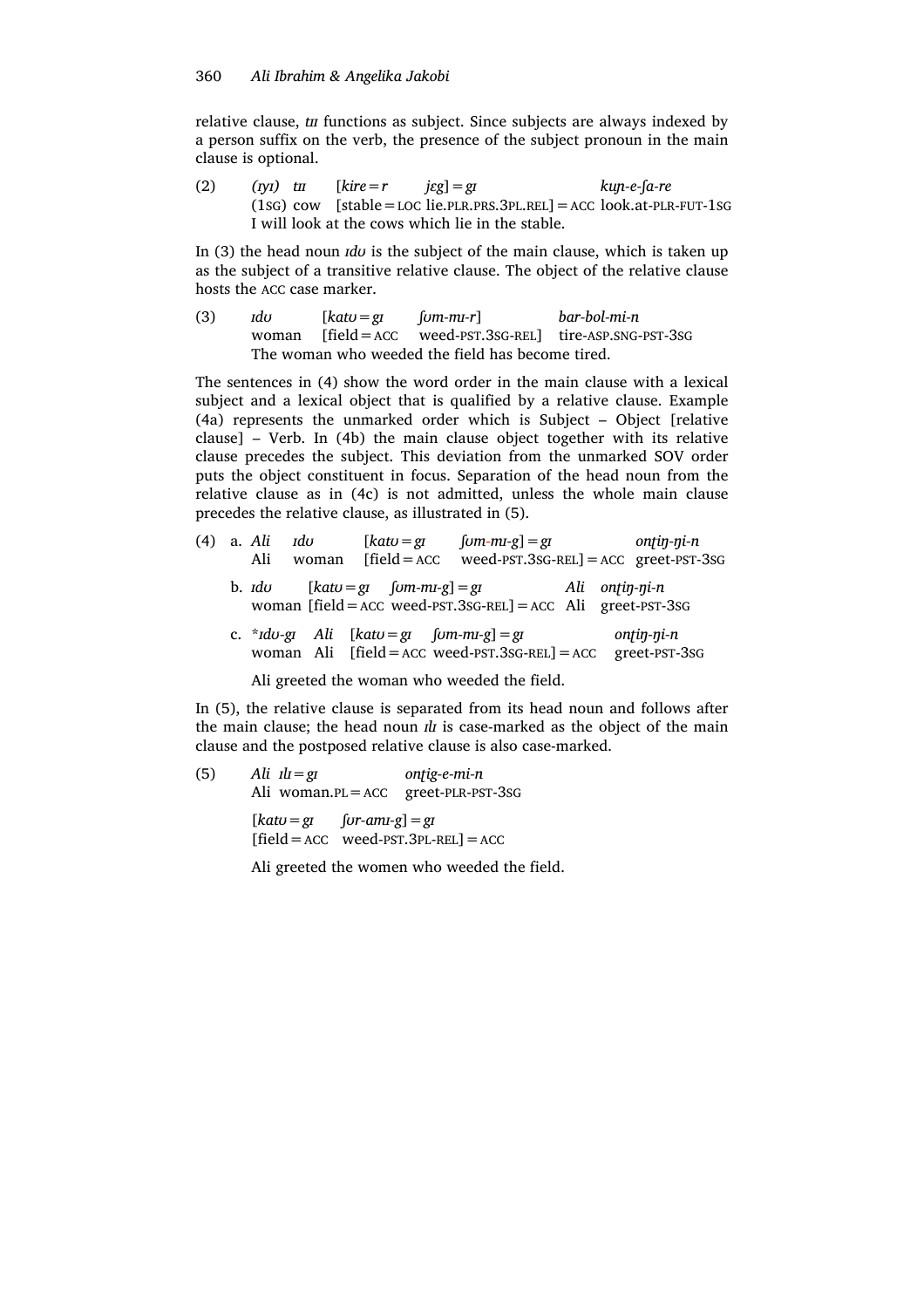The head noun *id* functions as the subject of an intransitive relative clause in (6) and a transitive one in (7). In the main clauses *id* has a Possessor role marked by the clitic  $=na$  which attaches to the relative clause.

(6) *id* [*bol-i=gi ɛr-ɛ-n*]*=na tʊɲan* man [dog-PL=ACC fear.PLR-PRS.3SG-REL]=GEN children *ʃakk-ar-i-ni* fear-AN-PL-COP.3

The children of a man who fears dogs are cowards.

(7) *id* [*ʃakk-ʊ-n*]*=na ʃaal=ʊr bol-i* man [be.fearful-PRS.3SG-REL]=GEN homestead=LOC dog-PL *bog-en* bark-PRS.3

The dogs bark at the homestead of the man who is fearful.

The preceding examples show intransitive and transitive sentences whose subject and object constituents are modified by relative clauses in which the antecedent functions as subject. The relative clause is marked by the suffix *-r*, which is followed by the ACC case marker whenever the head noun functions as the object of the main clause.

The same strategy is also used for object relatives, i.e., relative clauses in which the antecedent functions as object. Object relatives are exemplified in Tables 1 to 3; the same construction occurs in (8).

(8) *tʊʊ* [*kanɛn etir-e-r*] *ta-min* child [past.time send-PST.1SG-REL] come-PST.3SG The child that I sent some time ago has returned.

If the head noun (antecedent) of a relative functions as the object of the main clause, this is marked by the ACC clitic following the relative clause. This is true for subject relatives and for object relatives.

(9) *id* [*(ɪyɪ) kuɲ-e-g*]*=gi bid-i* man  $[(1sG)$  look.at-PST.1sG-REL] = ACC follow-IMP Follow the man at whom I looked.

Both objects of the ditransitive verb *ʈi-* 'give' have ACC case marking (10a). The relativization of the Recipient (10b, 11) follows the same strategy as the one shown above for subjects and direct objects.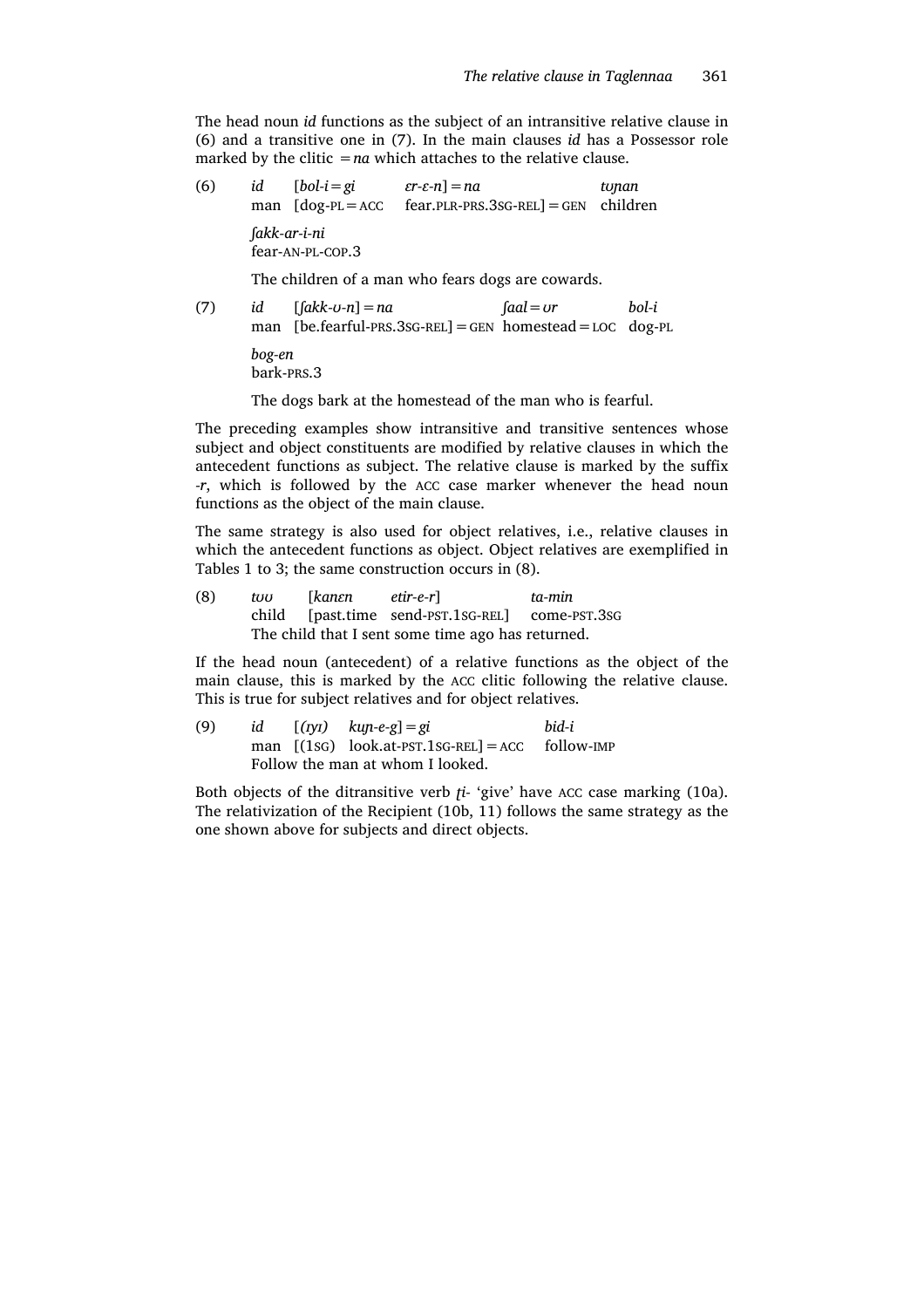- (10) a. *id=di ʈɔŋ=gɪ ʈi-ɔŋ* man=ACC calabash=ACC give-PST.2SG You gave the calabash to the man.
	- b. *id*  $[\text{ar } \text{tan} = \text{g} \text{ar } \text{tan} = \text{g} \text{ar } \text{ar } \text{tan} = \text{g} \text{ar } \text{ar } \text{ar } \text{g} = \text{g} \text{ar } \text{ar } \text{ar } \text{g} = \text{g} \text{ar } \text{ar } \text{g} = \text{g} \text{ar } \text{ar } \text{g} = \text{g} \text{ar } \text{ar } \text{g} = \text{g} \text{ar } \text{ar } \text{g} = \text{g} \text{ar } \text{g} = \text{g} \text{ar } \text$ man [2sG calabash=ACC give-PST.2SG.REL]=ACC 1SG see-PST.1SG I saw the man to whom you gave the calabash.
- (11)  $id$   $[rdv$   $f \circ \eta = g \circ f i mi g] = gi$   $\eta al i$ man [woman calabash=ACC give-PST.3SG-REL]=ACC look-IMP Look at the man to whom the woman gave a calabash.

#### **4. Relativization of objects licensed by applicative verbs**

The verb *ʈi-* 'give' appears to be the only underived basic verb that can have a Theme as well as a Goal or Beneficiary complement. Other ditransitive verbs of this kind are derived verbs extended by the applicative morpheme *-nɖi* or one of its allomorphs (*-bi*, *-di, -ɖi, -gi, -n*). We assume that this morpheme is a grammaticalized form of the *ʈi-* 'give' verb as attested in Uncunwee, a closely related language (Comfort & Jakobi 2011).

The object licensed by the applicative verb extension is ACC cased marked (12a), just like the Recipient object of the verb 'to give'. In (12b) to (14), the head noun of the relative clause functions as Beneficiary in the relative clause, licensed by the applicative verb extension. The head noun is the subject of the main clause in (12b) and (13); it is the object of the main clause in (14) and the ACC clitic is attached to the relative clause.

- (12) a.  $\mathit{idu} = \mathit{di}$   $\mathit{kame} = \mathit{gi}$   $\mathit{kip-g-omin}$ woman man=ACC food=ACC make-APPL-PST.3SG The woman prepared food for the man.
	- b. *id* [*ɪdʊ kamɛ=gɪ kiŋ-g-ʊmɪ-r*] *ol-i* man [woman food=ACC make-APPL-PST.3SG-REL] go.out-SSC *bɛb-bol-jo-n* lose-ASP.SNG-PRF-3SG

The man for whom the woman cooked food has disappeared.

(13) *id* [*onu-ɲi ɔnna=gɪ ʈog-e-n-e-r*] *aj-innu-mi-n* man [donkey-PL my=ACC left-PLR-APPL feed-NEG.SNG-PST-3SG -PST.1SG-REL]

The man with whom I left my donkeys did not feed them.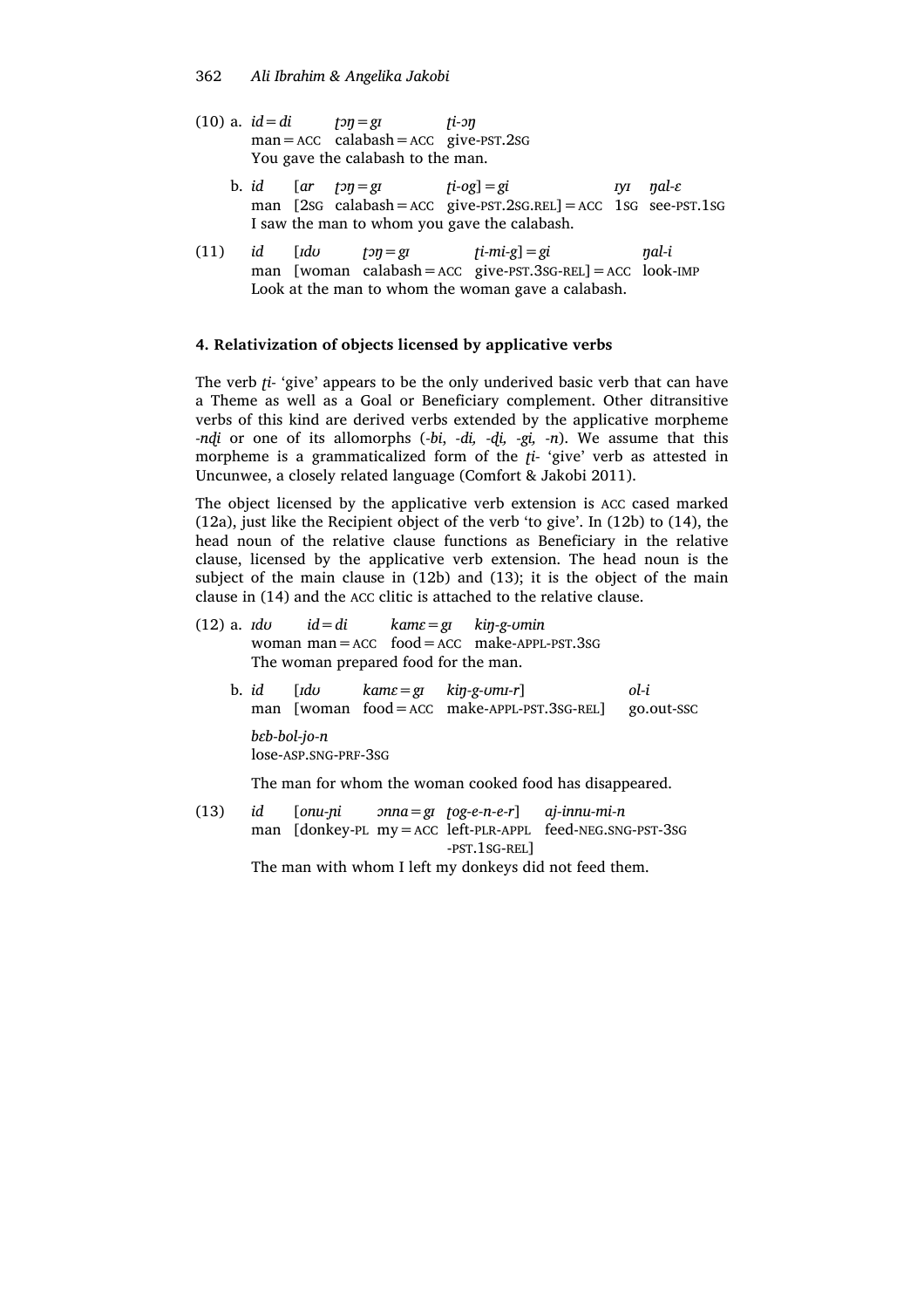(14) *tɛɛndʊ* [*ʊŋʊ kɪtʊ=gɪ ʃan-ɖi-re-g*]*=gi* girl.sG.DIM [this  $cloth = ACC$  buy.SNG-APPL-PRS.1SG-REL] = ACC *ɪt-ta-rɛ* marry-FUT-1SG

I will marry the girl for whom I am buying this cloth.

Locatives are generally marked by the enclitic  $=r$  (15a). However, locative Goal arguments may also be licensed by applicative verbs in which case they carry the ACC case marker (15b). There is a semantic difference between the two strategies: the LOC-marked Goal is indefinite, the ACC-marked APPLlicensed Goal is definite. Relativized Goal arguments are built on applicatives and do not formally differ from relativized Beneficiaries; see examples (15c) to (17).

- (15) a.  $ayi$  *too*  $dejji = r$   $\int \mathcal{E} \cdot r \mathcal{D}$ 1PL.EXCL place far=LOC go.PLR-PRS.1PL We are going to a distant place. b.  $ayi$  *too*  $dejii = gi$   $f \varepsilon$ -*n-x*<sup>2</sup> 1PL.EXCL place far=ACC go.PLR-APPL-PRS.1PL We are going to the distant place. c. *too* [*ʃɛ-n-ɪrɔ-r*] *ɖejji=n-ndi ʃɔ-n* place [go.PLR-APPL-PRS.1PL-REL] far=LOC-COP.3 be.there.SNG-PRS.3SG The place where we are going to is far away. (16) *katʊ* [*ar ayi=gi et-e-n-iro-r*]
- field [2SG 1PL.EXCL=ACC send-PLR-APPL-PRS.2SG-REL] *dɛ=na katʊ-a*  $who =$ GEN field-O

Whose field is it that you are sending us to?

The main clause in (16) contains two instances of *katʊ* 'field', one being the subject and the other the nominal predicate ("the field … is whose field").

In (17), the head of the relative clause is *too*  $*u*$ *<sub><i>y*</sub> $=$ *r*, a complex noun phrase composed of the noun *too*, the demonstrative  $\nu \nu \nu$  and the locative clitic =  $r$ . The inherently Source-oriented verb *ta-* 'come' is extended by the applicative marker *-n* which licenses the Goal constituent. In the main clause, *too ʊŋʊ-r*  is a locative object which is shown by the ACC marker following the relative clause.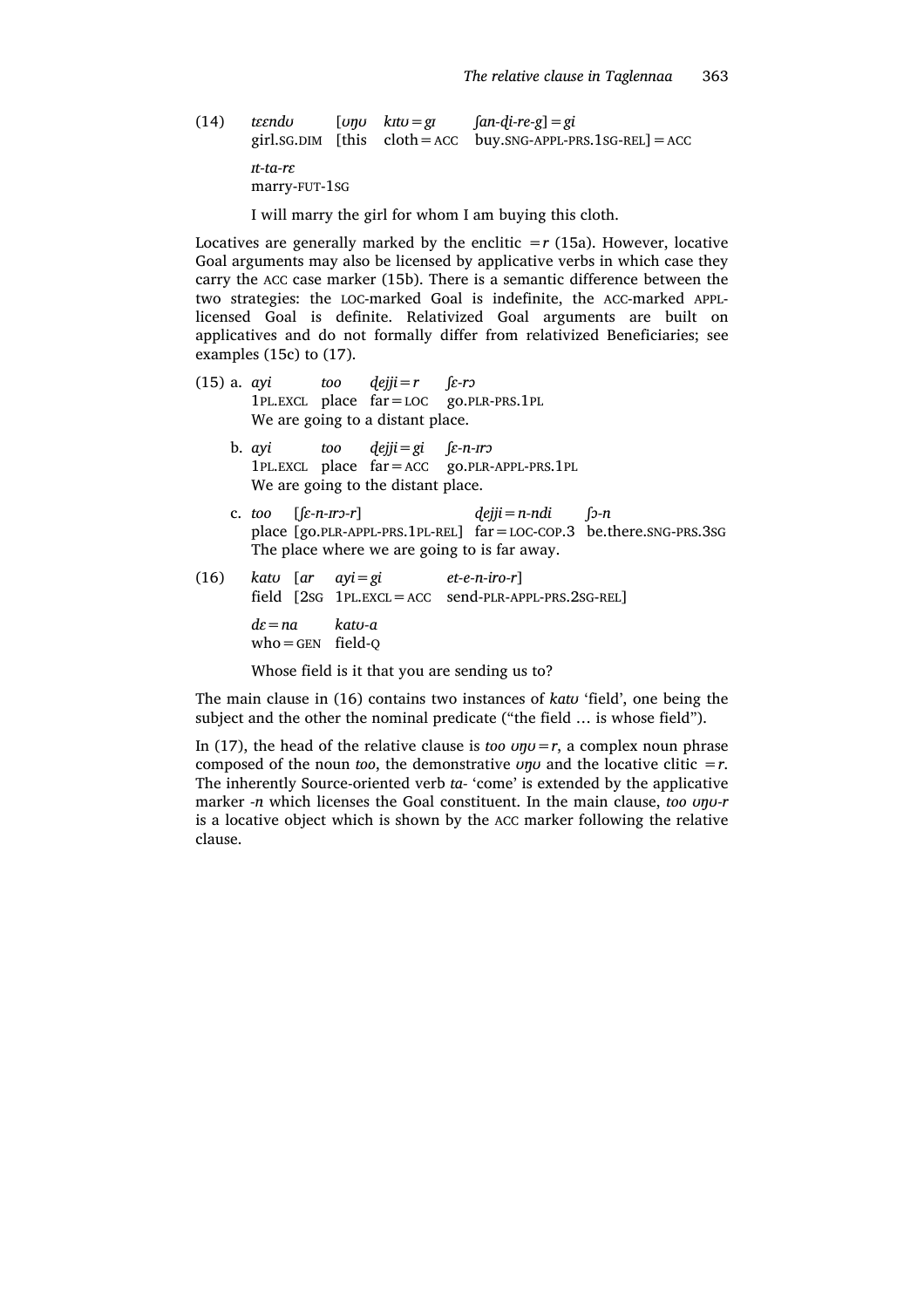#### 364 *Ali Ibrahim & Angelika Jakobi*

 $(17)$  *too*  $\nu \nu = r$  [*ta-n-iro-r*] = *gi ini bii k*<sup>2</sup> place this=LOC [come-APPL-PRS.1PL-REL]=ACC people some INS *ak-ɪncɪ-bɛl-jɛ-n* sit-PLR-ASP.PLR-PRF-3PL

Some people have settled at this place which we are coming to.

# **5. Relativization of oblique arguments with** *kɔ=*

The morpheme *kɔ* is known from various grammatical contexts:

(i) *=kɔ* serves as an enclitic case marker for peripheral constituents, primarily those with an Instrument role; see (18) to (21).

(ii)  $k$ <sup> $>$ </sup> is preposed to verbs resulting in fixed lexicalized combinations; see Table 4.

(iii) *-kɔ* (and its allomorph *-cɔ*) is employed as a suffix deriving adverbs from adjectives and nouns; see Table 5.

(iv) *kɔ* indicates the simultaneousness of events expressed by a converb and a finite verb (see Gulfan, this volume).

The different but presumably related meanings of *kɔ* and its occurrence in distinct grammatical contexts are called heterosemy (cf. Lichtenberk 1991).

- (18) *kɔkar=kɔ jɪl-ɪ*  $stone = *INS*$  throw-IMP Throw at it with a stone!
- (19) *iʃi=kɔ aŋ-ir-i*  $hand = **INS**$  grab-SNG-IMP Grab it with (your) hands!
- (20) *tɛndʊ tɪrɪ-nɪ=gɪ kɔɲɛ=kɔ eɲ-e-nam-mi-n* girl.sG.DIM girl.PL-DIM.PL=ACC beauty=INS exceed-PLR-ASP-PST-3 The girl exceeded the girls in beauty.
- (21) *tɪnna ʊkʊʊ=kɔ bag-i* 3SG.GEN vicinity=INS pass-IMP Pass near to it. (lit. pass in its vicinity)

Table 4 shows some fixed  $k$ <sup>2</sup> = verb combinations. In some cases, e.g., *k*<sup>2</sup>*da*and *kuʃu-*, the connection has become so close that the phonological shape of the original root ( $ta \rightarrow da$ ) and preclitic ( $k \rightarrow ku$ ) has changed.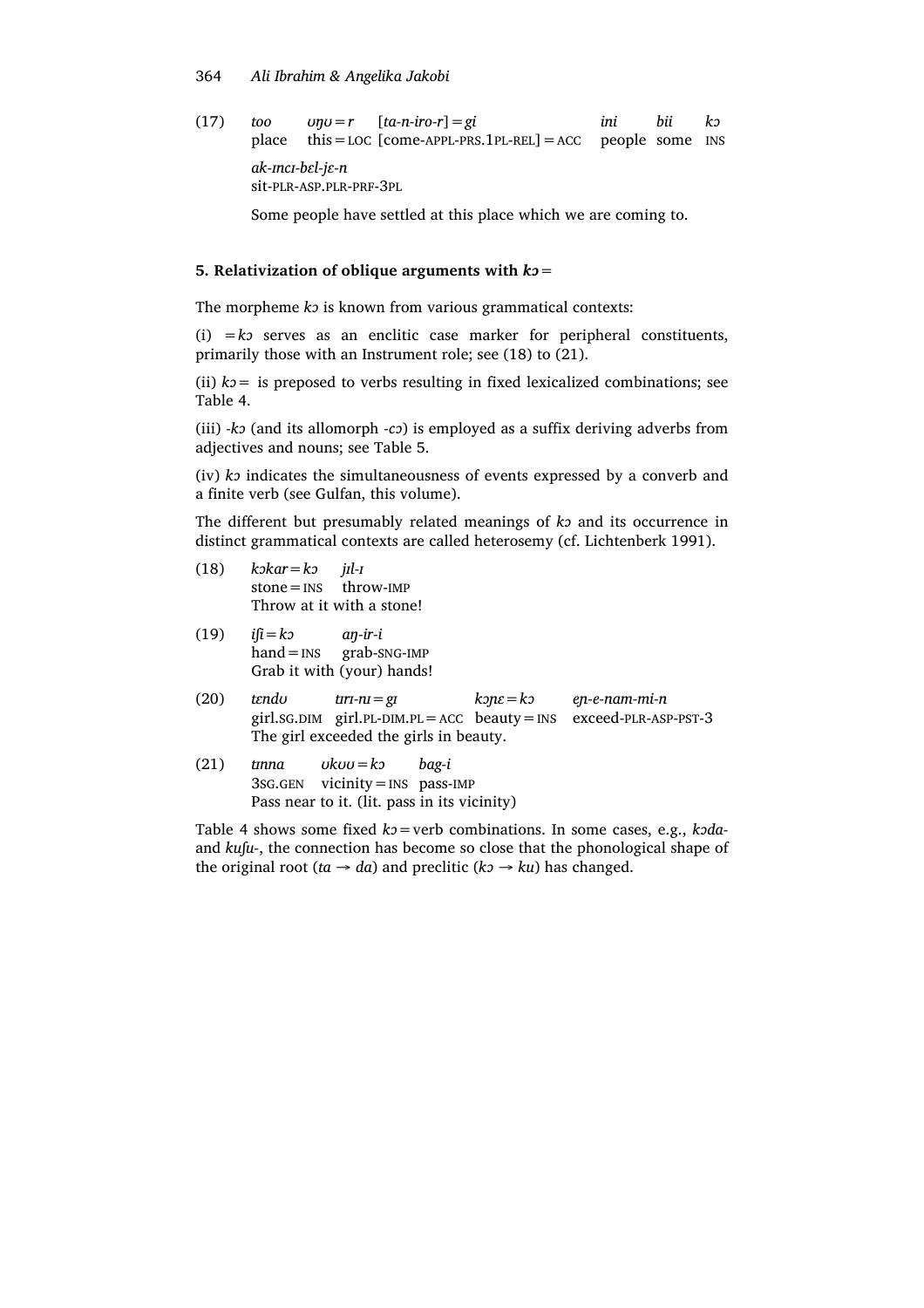|  |  | Table 4. $k_2$ = verb |
|--|--|-----------------------|
|--|--|-----------------------|

| ak-        | sit                              | $k_2 = a k$ -               | sit with, sit on            |  |
|------------|----------------------------------|-----------------------------|-----------------------------|--|
| jer-       | lie                              | $k_2$ = jer-                | lie on                      |  |
| $\int u$ - | $\rm g$ <sub>O</sub> $\rm (SNG)$ | $k_2 = \lfloor u - \rfloor$ | go with, go by (SNG)        |  |
| fu-        | go (SNG)                         | kufu-                       | take to, lit. go with (SNG) |  |
| ta-        | come                             | kəda-                       | come with, come by          |  |

The close connection between *kɔ* and the verb root has prosodic and grammatical motivations. It is common for a monosyllabic morpheme to attach to a polysyllabic host morpheme.<sup>4</sup> Here the host is a verb and *k*<sup>2</sup> has become its proclitic (rather than a prefix which functions on the morphological level whereas a clitic works on the phrase or clause level). The proclitic *kɔ=* indicates that the verb has a grammatical relation to a peripheral constituent.

*Table 5: kɔ* as adverbializer

| kεn   | good    | kenko   | well (adverb)  |
|-------|---------|---------|----------------|
| bur   | strong  | bukko   | firmly         |
| uggun | loud    | ugguŋkɔ | (speak) loudly |
| kolal | night   | kolalco | by night       |
| firin | morning | firinko | in the morning |

The relativization of peripheral constituents with semantic roles such as Instrument, Location, Goal and Source requires, in addition to the suffixed relative marker *-r*, the proclitic  $k$ <sup> $>$ </sup> which immediately precedes the verb of the relative clause. This morpheme has a low tone and a [–ATR] vowel.

The following examples illustrate that the proclitic  $k_2$  = assigns different semantic roles to the relativized peripheral constituent referred to by the head noun of the relative clause. The identification of a specific semantic role strongly depends on the semantics of the verb in the relative clause.

The head nouns in (22c) and (23) designate objects that are often used as instruments. *kɔ=* assigns an Instrument role to those head nouns, *kɔʈar* and *kɔkar*. These nouns are the subjects of the main clauses.

(22) a.  $e\vec{r} = g\vec{i}$  *k* $\vec{r}$ ar = k $\vec{r}$  *fid-dε-min*  $rope = ACC$  knife=INS cut-SNG-PST.3SG He cut the rope with a knife.

 <sup>4</sup> We are grateful to Gerrit Dimmendaal (p.c. 26-01-2012) for explaining the possible prosodic motivation for the behaviour of *kɔ* and its proclitic status.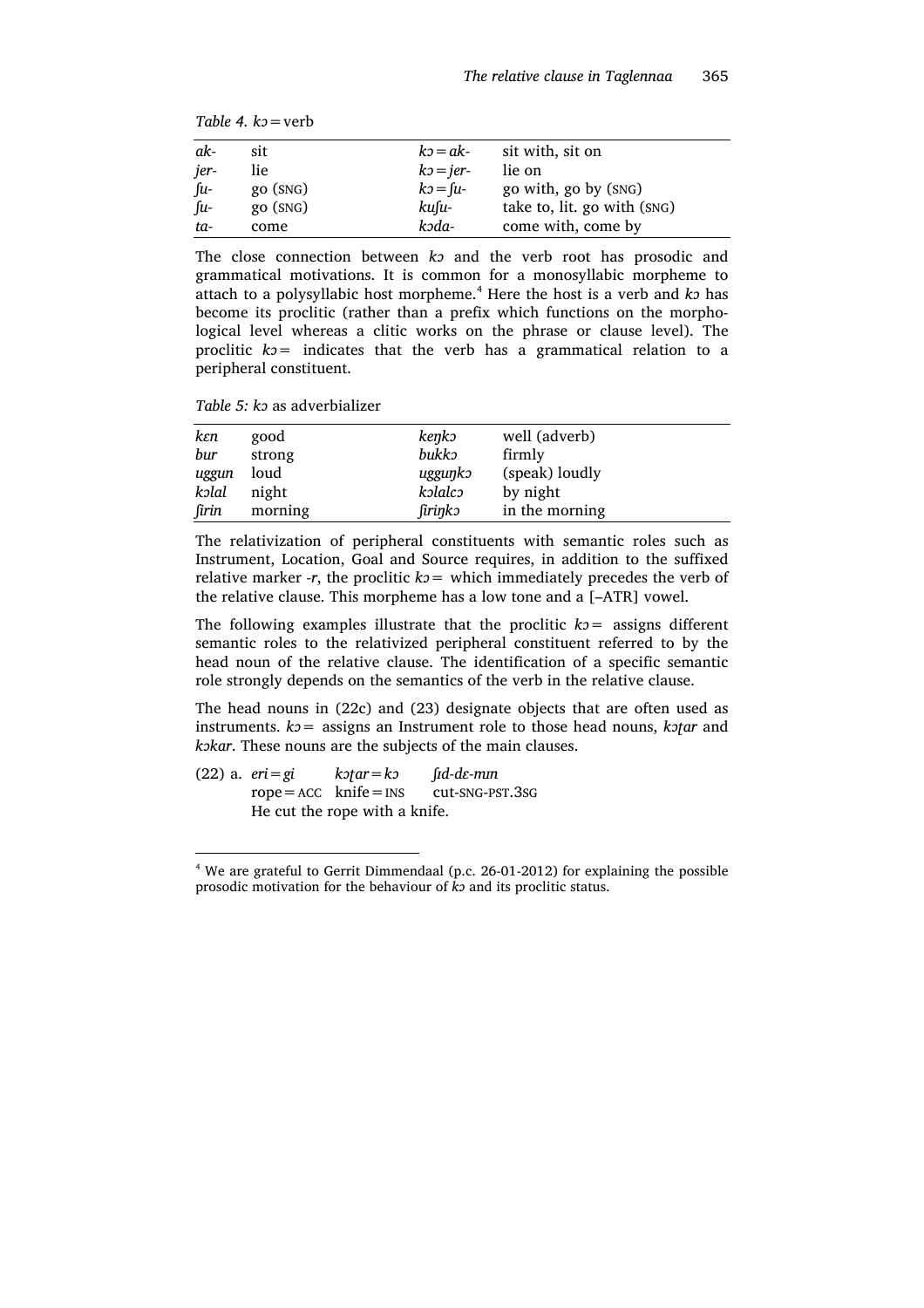- b. *kɔʈar* [*eri=gi kɔ=ʃid-dɛ-mɪ-r*] *…* knife [rope=ACC INS=cut-SNG-PST.3SG-REL] the knife he cut the rope with …
- c. *kɔʈar* [*ɪyɪ kɔ=ʃɪr-ɛr-ɛ-r*] *ɖɔɔ* knife [1SG INS=cut-FRQ-PST.1SG-REL] where.3SG Where is the knife that I have been cutting with (several times)?
- (23) *kɔkar* [*bol=jɪ kɔ=ett-e-r*] *ŋakk-ʊ-bol-mi-n* stone [dog=ACC INS=throw-PST.1SG-REL] break-SNG-ASP.SNG-PST-3 The stone that I threw at the dog broke.

Examples (24) and (25) show that means of transportation and building materials are grammatically treated as instruments.

- (24) a. *wɔkkʊ=r arabiye=kɔ-ndɪ ʃu-min* Dilling=LOC car=INS-COP.3 go.SNG-PST.3SG He went to Dilling by car. b. *arabiye*  $[w \times k \cdot \sigma = r$   $k \cdot \sigma = [u \cdot m \cdot \sigma]$  … car [Dilling=LOC INS=go.SNG-PST.3SG-REL] the car he went to Dilling with … (25) a. *kel ʊŋʊ didda ʊtɪ-g-adʊ=kɔ-ndɪ ʃɪy-adʊ-nɪ* house this clay burn-CAUS-PRTC=INS-COP.3 build-PRTC-COP.3 This house is built of bricks. (lit. … built of burnt clay)
	- b. *didda ʊtɪ-g-adʊ* [*kel kɔ=ʃɪy-ɪrɪ-ɲɔ-r*] *…* clay burn-CAUS-PRTC [house INS=build-SNG-PERF.3SG-REL] the bricks the house is built of …

In (26a), *kɔ=* marks *ʊŋʊ uta* 'this opening' as the means which facilitates the escape. In the corresponding relative clause (26b) the stranded clitic attaches to the verb.

- (26) a. *ʊŋʊ uta=kɔ egi ɛl-amɪn* this opening=INS goats escape.PLR-PST.3PL The goats escaped through this opening.
	- b. *ou*  $[egi \quad k\text{ }j = \text{ }e1\text{-}am_1\text{-}g] = g1$   $[ar-ir-i]$ passage [goat.PL INS=escape.PLR-PST.3-REL]=ACC close-SNG-IMP Close the passage by which the goats escaped.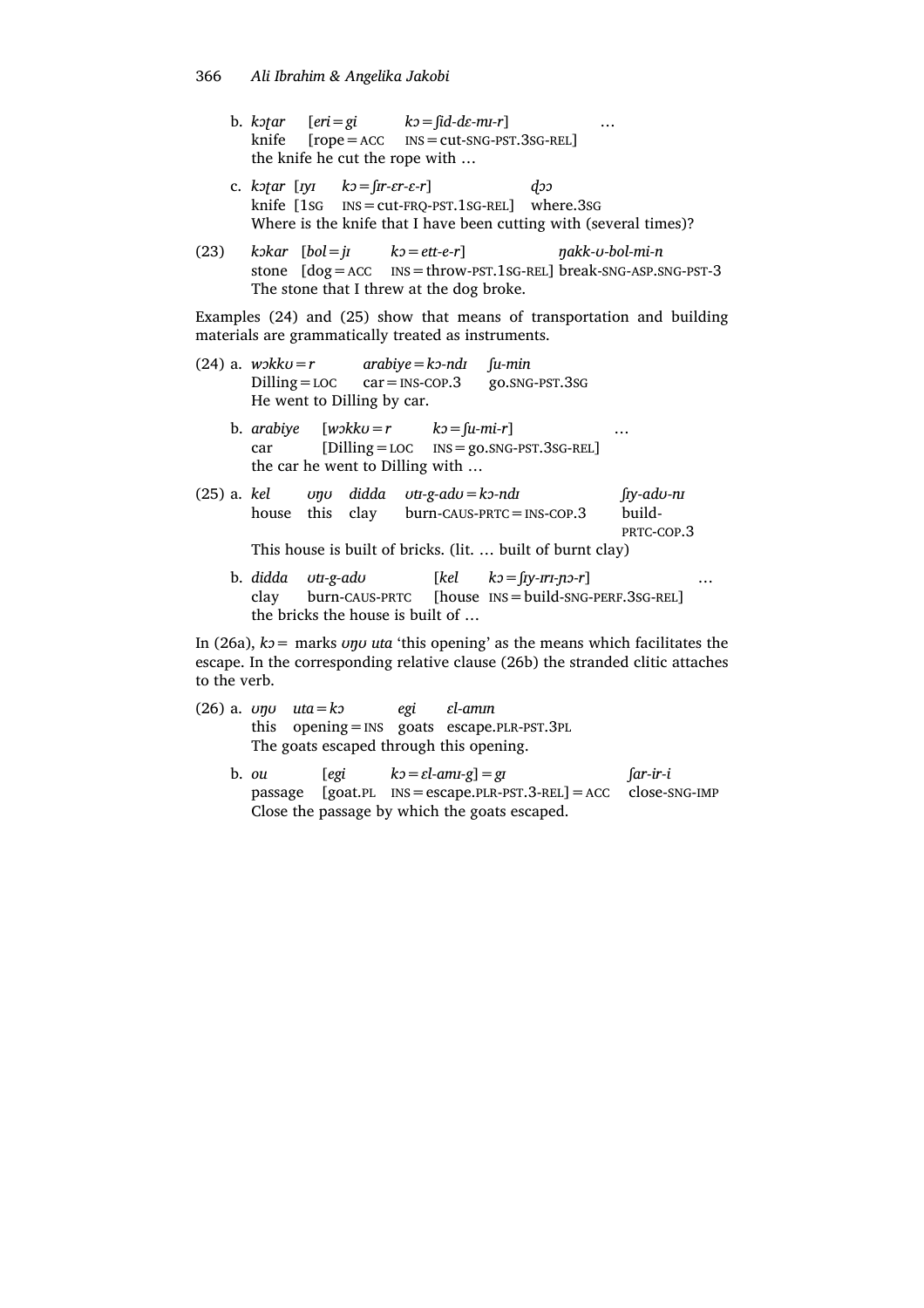The motion verb *ta-* (*taa-* in the Present tense) designates motion away from a source. <sup>5</sup> Its Source argument is marked by the general locative clitic *=r* within a multiverb construction, see (27a). The corresponding relative clause in (27b) employs the preverbal clitic  $k$ <sup> $>$ </sup> pointing to a peripheral argument represented by the head noun *too*.

|              |  | (27) a. ayi $iri = n$ -ndi $\int \mathcal{E}^{-1}$ |                                                              | ta-ro                                                                          |          |
|--------------|--|----------------------------------------------------|--------------------------------------------------------------|--------------------------------------------------------------------------------|----------|
|              |  |                                                    |                                                              | $1PL. EXCL$ river = LOC-COP.3 be.there.PL-SSC come.from-PST.1PL                |          |
|              |  | We came from the river.                            |                                                              |                                                                                |          |
|              |  |                                                    | (lit. we have been at the river and came from it)            |                                                                                |          |
|              |  | b. too [ayi $k_2 = \lceil \varepsilon - I \rceil$  | $taa$ -rɔ-r]                                                 |                                                                                | dejji-ni |
|              |  |                                                    |                                                              | place [1PL.EXCL INS = be.there.PLR-SSC come-PRS.1PL-REL] far-COP.3             |          |
|              |  |                                                    | The place where we are coming from is far away.              |                                                                                |          |
|              |  |                                                    |                                                              | (lit. the place where we have been and come from is far away)                  |          |
|              |  |                                                    |                                                              | The sentences in (28) provide another example where an argument that has       |          |
| relativized. |  |                                                    |                                                              | the LOC marker $=r$ in a main clause is represented by the clitic $k_2$ = when |          |
|              |  |                                                    | (28) a. $\upsilon \eta \upsilon$ too = r ayi ee = gi dug-iro |                                                                                |          |
|              |  |                                                    |                                                              | this $place = LOC 1PL.EXCL sorghum = ACC threshold.$                           |          |
|              |  | We thresh sorghum in this place.                   |                                                              |                                                                                |          |
|              |  |                                                    | b. $\upsilon \eta \upsilon$ ter-ndi too [ayi ee=gi           |                                                                                |          |
|              |  |                                                    | this it-cop.3 place $[1PL.EXCL$ sorghum = ACC                |                                                                                |          |
|              |  | $k_2 = du$ in $r_2$                                |                                                              |                                                                                |          |

 $k$ <sup>*z*</sup> = *dug-iro-r*] INS=thresh-PRS.1PL-REL]

Here is the place where we thresh sorghum.

| c. too      |                     | [ayi $ee = gi$ $k3 = dug-iro-r$ ] | place $[1PL. EXCL$ sorghum = ACC $INS = threshold. PRS.1PL-REL]$ |
|-------------|---------------------|-----------------------------------|------------------------------------------------------------------|
| unu<br>this | ter-ndi<br>it-COP.3 |                                   |                                                                  |

The place where we thresh sorghum, it is here.

The transfer verb  $kufu$ - 'take to' is a lexicalized fusion of the proclitic  $k2 =$ and the motion verb *ʃu-* 'go'. Its Goal argument is marked with the LOC clitic *=r* or its allomorph *=ʊr* as in (29a). The corresponding relative clause employs the applicative verbal derivation to point to the Goal argument, here represented by the head noun *kʊl* 'well'.

<sup>&</sup>lt;sup>5</sup> The applicative derived from *ta*-designates motion towards a goal, cf. (17).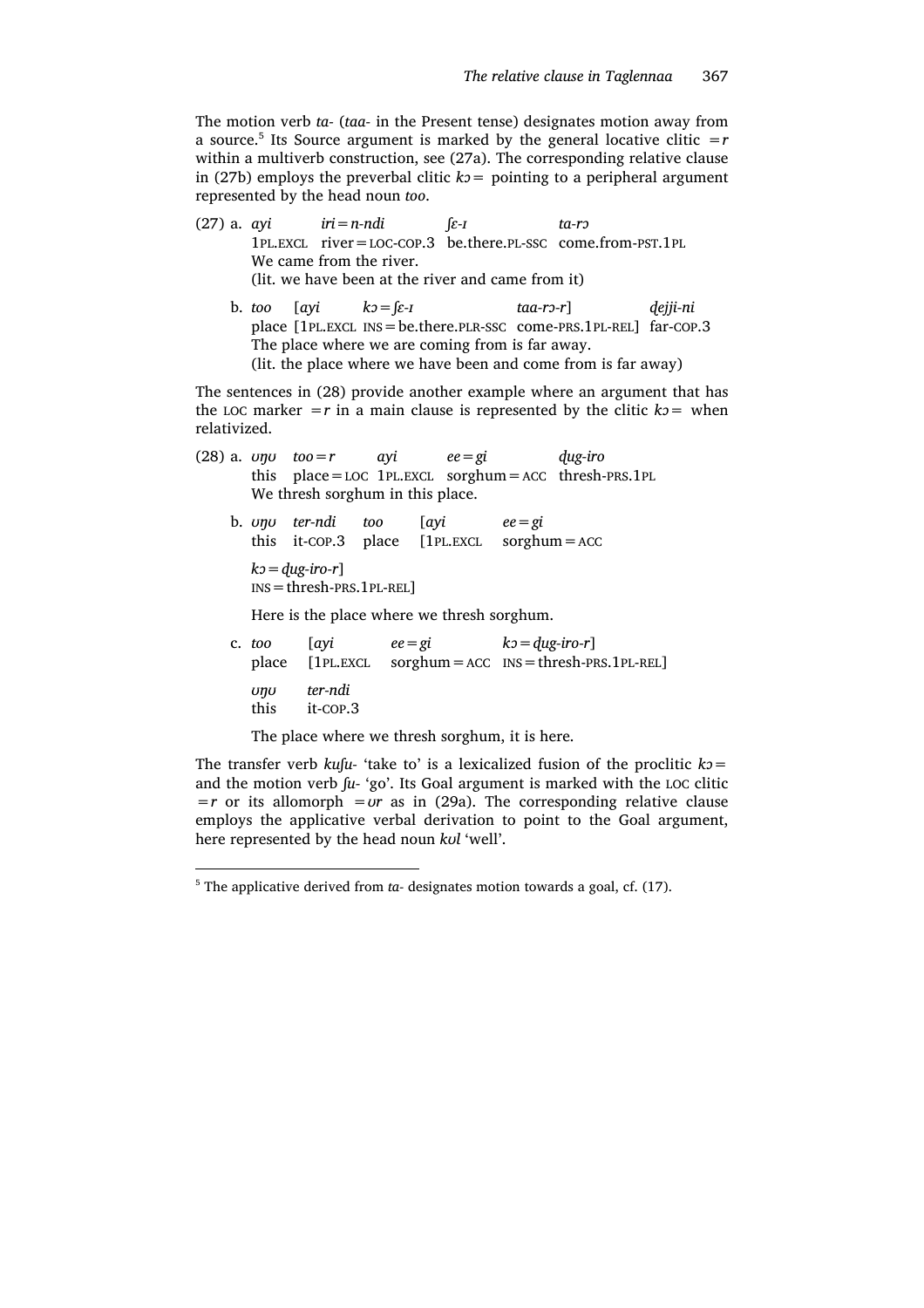- (29)a. *tɪɪ=gɪ kʊl-la-agul=ʊr kuʃu-nk-un* cows=ACC well-GEN-mouth=LOC take.to.SNG-FRQ-3SG He drives the cows to the well.
	- b.  $k \circ l$   $\lceil t \cdot t \rceil = \mathfrak{g} \rceil$   $k \circ m l$   $k \circ l \lceil t \cdot t \rceil$ well [cow=ACC guide-SSC take.to.SNG-APPL-PRS.3-REL] *ɖejji=n-ndi ʃɔ-n* far=LOC-COP.3 be.there.SNG-PRS.3

The well that he drives the cows to is far.

Examples (30a) and (30b) are interesting because the head noun *too=r* follows the relative clause. It is interpreted as the Location of the event described in the relative clause, and as the Goal of the event described in the main clause. In (30b), remarkably, *too=r* has an additional possessor role as indicated by the genitive case maker  $=na$  on the relative clause.

- (30) a.  $[t \t id \t k = ak-v-r]$   $too=r$   $[t \tcdot p \tcdot nd \tcdot z]$ [that man INS=stay-PRS.3SG-REL] place=LOC go.SNG-PRF-NEG.3
	- b.  $\lceil t \rceil$   $id$   $k$ <sup>2</sup>  $=$ ak-*v*- $r$  $\rceil$  $=$ na  $\qquad$   $to$   $\qquad$   $t$  $i$  $i$  $i$  $i$  $n$  $i$  $n$  $i$  $n$  $i$  $n$  $i$  $n$  $i$  $n$  $i$  $n$  $i$  $n$  $n$  $i$  $n$  $n$  $n$  $n$  $n$  $n$  $n$  $n$  $n$  $n$  $-$ [that man  $INS = stay-PRS.3SG-REL$ ] = GEN place = LOC go.SNG-PRF-NEG.3

I have never gone to the place where that man is living.

#### **6. Relativization of temporal expressions**

The preceding examples illustrate the use of *kɔ* with relativized peripheral constituents having a variety of semantic roles. Constituents having a Time role, however, are not attested with *kɔ*. Rather, the relative clause is marked by the compounded clitic  $=n=$ *d* $\infty$  following the relativizer *-r*. Its elements are the genitive marker  $=n$  and the noun *top*'.

In (31), the head of the relative clause is *too ʃiiri*, a phrase marked by the locative case marker -*r*. The verb of the relative clause is marked by the compound clitic  $-r=n=q$ *zo* which assigns the Time role to the relativized constituent.

| (31) |     | too fiiri $=r$                                        | $\lceil ta-r\varepsilon-n=n=d\infty\rceil$        |
|------|-----|-------------------------------------------------------|---------------------------------------------------|
|      |     |                                                       | time early.morning=LOC [come-PST.1sG-REL=GEN=top] |
|      | 2sg | $ar$ $\lceil 2-nn \rceil$<br>be.there.snG-NEG.PST.2SG |                                                   |

In the early morning when I came, you were not there.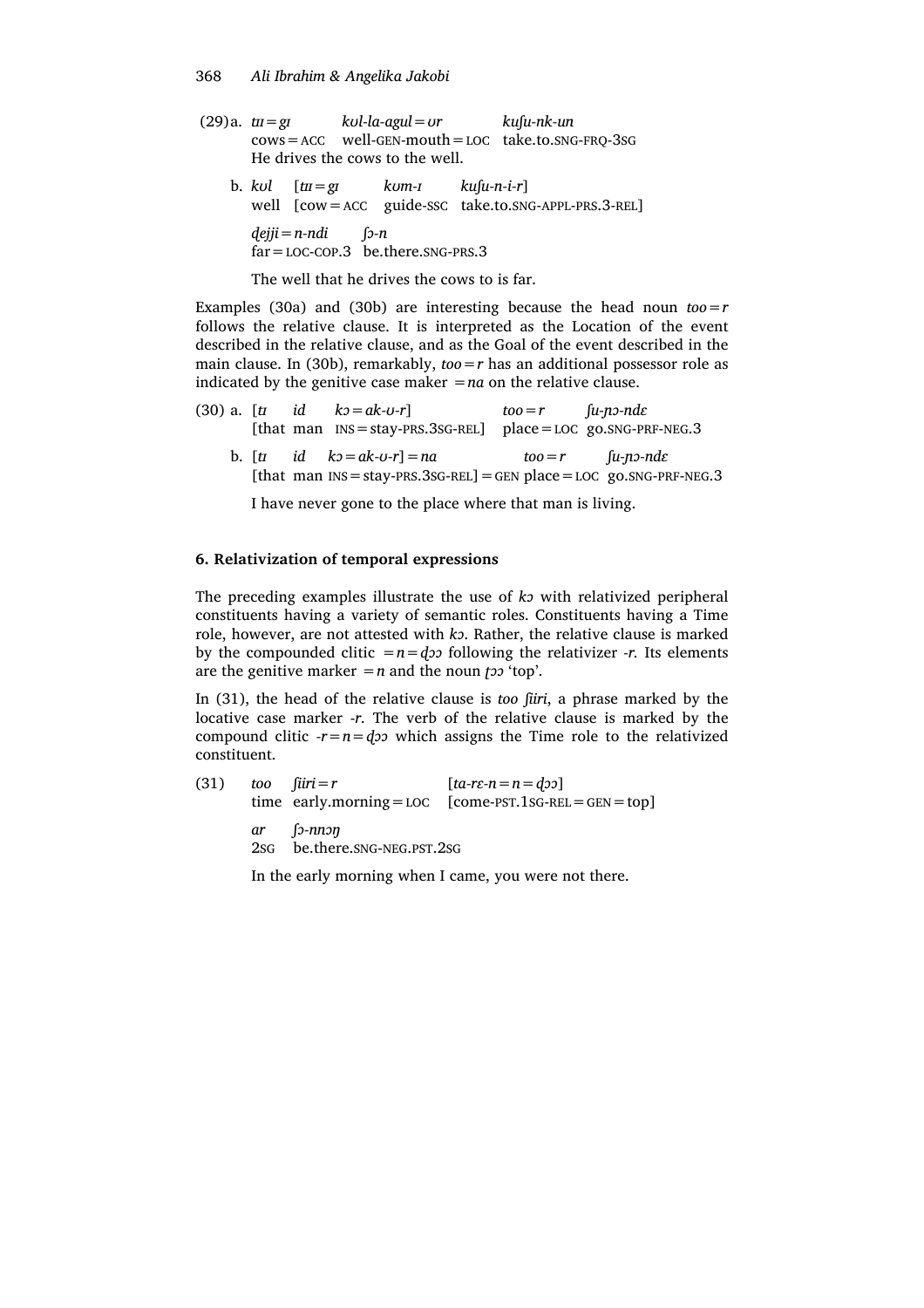The head noun of the relative clause in (32), *kanʃɪn,* is a Time expression that it is not marked by the locative case marker  $=r^6$  Again, the verb of the relative clause is marked by  $-r=n=q$  *jo* assigning the Time role to the head of the relative clause. In the main clause *kanʃɪn* is an unmarked constituent.

| (32) |                         |  | $kan[m$ $\lceil Tagl\varepsilon = r$ $\lceil uc - n \rceil = d \rceil$ | otu   |
|------|-------------------------|--|------------------------------------------------------------------------|-------|
|      | lε-nna-m1-n             |  | $last.year$ $[Tagle = LOC$ $go.SNG-PST.1SG-REL = GEN = top]$           | water |
|      | be.there.plr.-NEG-PST-3 |  |                                                                        |       |

Last year when I went to Tagle there was no water.

## **7. Findings**

The paper shows that there is one basic relativization strategy recurring in all relative clauses. This strategy involves the verbal suffix *-r* that is attached to the inflected verb occurring at the end of the relative clause.

The head noun is outside of the relative clause. Most often the head noun precedes the relative clause (but see 30a,b).

Core arguments, i.e. subjects and objects do not require any additional morphological marking to be interpreted as being coreferential with the head noun of a relative clause. The recipient of the verb 'give' as well as objects licensed by the applicative verb extension behave in all respects like other ("direct") objects: they are ACC marked in the main clause and leave no overt trace in the relative clause.

The paper further investigates relativization of several kinds of peripheral arguments:

• Relativization of arguments marked with the instrumental clitic *=kɔ* leaves the clitic stranded in pre-verbal position in the relative clause; see (22)-(26).

• The same proclitic *kɔ=* also appears when arguments marked with the LOC clitic *= r* are relativized; see  $(27)-(28)$ .

• Use of applicative verbs is an alternative strategy for relativizing LOC marked Goal arguments of certain motion verbs; see (15)-(17) and (29).

<sup>&</sup>lt;sup>6</sup> The presence or absence of locative case markers on Time expressions is probably lexicalized (comparable to English 'at night', 'in the morning', 'last year').